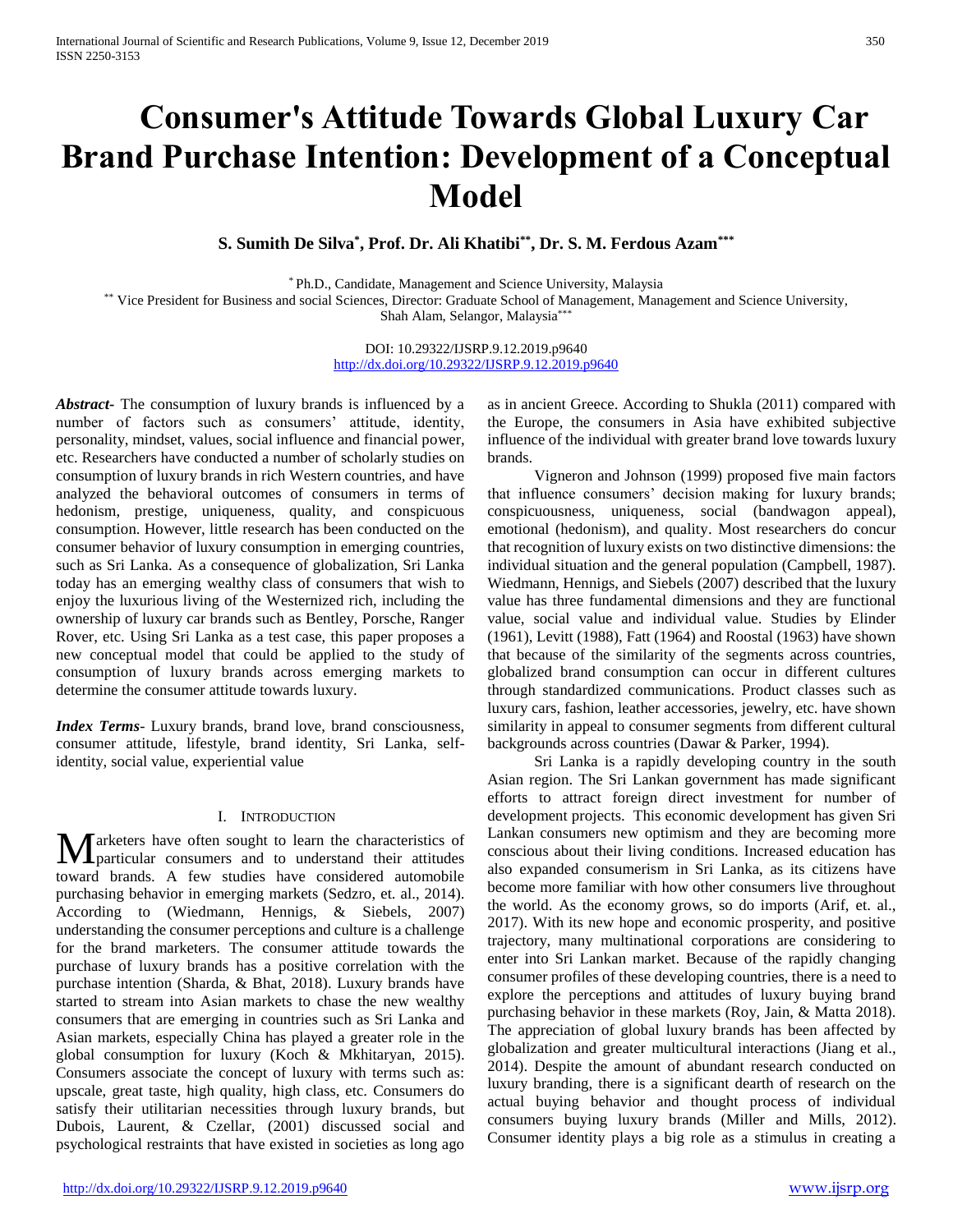psychological or mental structure in consumers' minds regarding luxury brands (Roy, Jain, & Matta 2018).

#### II. RESEARCH PROBLEM

 Jain, Roy and Ranchhod (2015) suggested that the changing profiles of the Asian consumer have significantly affected the inflow of luxury brands to South Asian countries. Several studies have fathomed the influence of a country's culture and demographics on luxury brand consumption (Hung *et al.,* 2011; Godey et al., 2013). According to Oswald (2010) the perception of luxury brands and the meaning tied to these brand images are quite different in emerging markets than they are in the Western markets where many of these brands originate. However, Hennings *et al.,* (2012) showed that regardless of country, consumers of luxury brands had similar basic motivational drivers. Although research has been conducted into luxury branding from the view of the retailer (Fiondaan & Moore, 2009) (Miller and Mills, 2012; Ghosh and Varshney, 2013), dearth of research could be found about consumer's attitude towards luxury automobiles from Asian perspectives. Camilo and Davit (2015) found that Chinese consumers tend to expect specific benefits (safety, quality, design, and technology) from luxury car brands.

 Even though there is substantial research carried out in the history of luxury literature, consumer research on the attitudes towards luxury is scarce (Dubois et al., 2005; Shukla, 2012). The consumer attitude towards the purchase of luxury brands has a positive correlation with the purchase intention (Sharda, & Bhat, 2018). Therefore, it is important to develop a comprehensive understanding of the determinants of consumers' attitude toward luxury brand consumption to understand how their intrinsic motivations and attitude towards luxury brands differ by culture and what shapes those differences (Bian and Forsythe, 2012).

## III. LITERATURE REVIEW

 Luxury is a concept which is very difficult to be defined and it is based on subjective judgements that could lead for different definitions (Vigneron and Johnson, 1999); Yeoman, 2011). Luxury is an ambiguous concept (Dubois, Laurent & Czellar 2001). This ambiguity is related to the abstract and symbolic nature of luxury (Roux & Boush 1996). Therefore, to understand luxury, it is important to understand the dimensions of luxury and the consumer attitude towards luxury. The Brand Luxury Index (BLI) scale developed by previous researchers: Vigneron and Johnson (2004), Kim (2012), Kim and Johnson (2015) is widely accepted in research on luxury to measure the consumer attitudes to evaluate the global luxury car brands.

 Husic and Cicic (2009) found that consumer demand for luxury brands is increasing in many countries as consumers acquire more income and seek more consumption opportunities. In addition, emerging markets have a growing demand for luxury brands, which is mainly influenced by middle-class consumers (Hodgson, 2015 & Kapferer, 1998). These markets are characterized by a strong desire for status (Deloitte, 2014 & Kapferer, 1998).

 Hauck and Stanforth (2007) defined luxury as nonnecessities, or something that is more than needed for survival. This broad definition of luxury describes the introduction of luxury brands into the middle classes. This movement of the concept of luxury down the class structure has led to significant growth in the market for luxury brands (Savitha & Sathyanarayan, 2014). Weidman et al., (2009) proposed four main dimensions of luxury. These dimensions are financial, functional, individual, and social. The financial dimension measures the monetary value of luxury, whereas the functional dimension is identified as basic benefit and its utilities. The customer's personal orientation towards luxury forms the individual dimension, and the social dimension is identified as the perceived utility of luxury consumption as recognized by the society.

 There has been a significant increase in the number of millionaires thanks to the success of globalization throughout the world and with it has come an expansion in the market for luxury brands (De Barnier and Rodina, 2006; Husic and Cicic, 2009; Wiedmann, Hennigs and Siebels, 2007). Despite the fact that there is such growth in the industry, the number of studies specific to luxury vehicles are minimal. At the same time, automobile manufacturers have broadened their product lines by offering an appealing experience to a many upper-class consumers across then world.

 With the growth of consumerism, a large number of consumers who did not previously have access to luxury brands now feel that they have a right to access this luxury (Dubois and Laurent, 1996). In particular, the expanding sales of luxury car brands has highlighted their need to manage customer perceptions of new groups of consumers. This has added to the challenge of expanding sales to a new segment of society while maintaining the differentiation of the luxury car brand. Further, in comparison to the non-luxury automobile brands, consumer attitude plays a significant role in shaping the consumer desire for luxury car brands, which itself is driven by consumer intangibles such as psychological rewards (Vicker & Renand, 2003).

 Consumers describe the term luxury with different expressions that show nuanced meanings such as upscale, great in taste, quality, class, etc. These expressions show that consumers fulfill their psychological needs through luxury, but meeting utilitarian needs is still an important component of many luxury purchases (Dubois, Laurent and Czellar, 2001; Vigneron and Johnson, 1999). Hanzee and Teimourpour (2012), showed that luxury is viewed from the consumer perspective in terms of their various feelings about the brand as well as the products' physical qualities. An important aspect of luxury brands is that as income levels rise, consumers spend more of their money on luxury brands (Songer, 2014). However, high value brands tend to follow a standard brand positioning regardless of the market (Rajagopal, 2009). Keller (1993) argues that brand value depends on three main components: attributes, benefits, and attitudes. Attributes refers to the product or service itself, its price, and the process of buying and consuming the item. Benefits denotes what consumers think that the product or service can ultimately do for their favor. Attitude refers to consumers' overall impression of the brand of a product or service. Percy and Rossiter (1992) created a model of a buyer's attitude, which has four main characteristics: 1) Attitude is based upon the current motivation, which can, of course, change. 2) There are both cognitive (logical) and affective (emotional) elements. The cognitive component decides the direction of the behavior and the affective component provides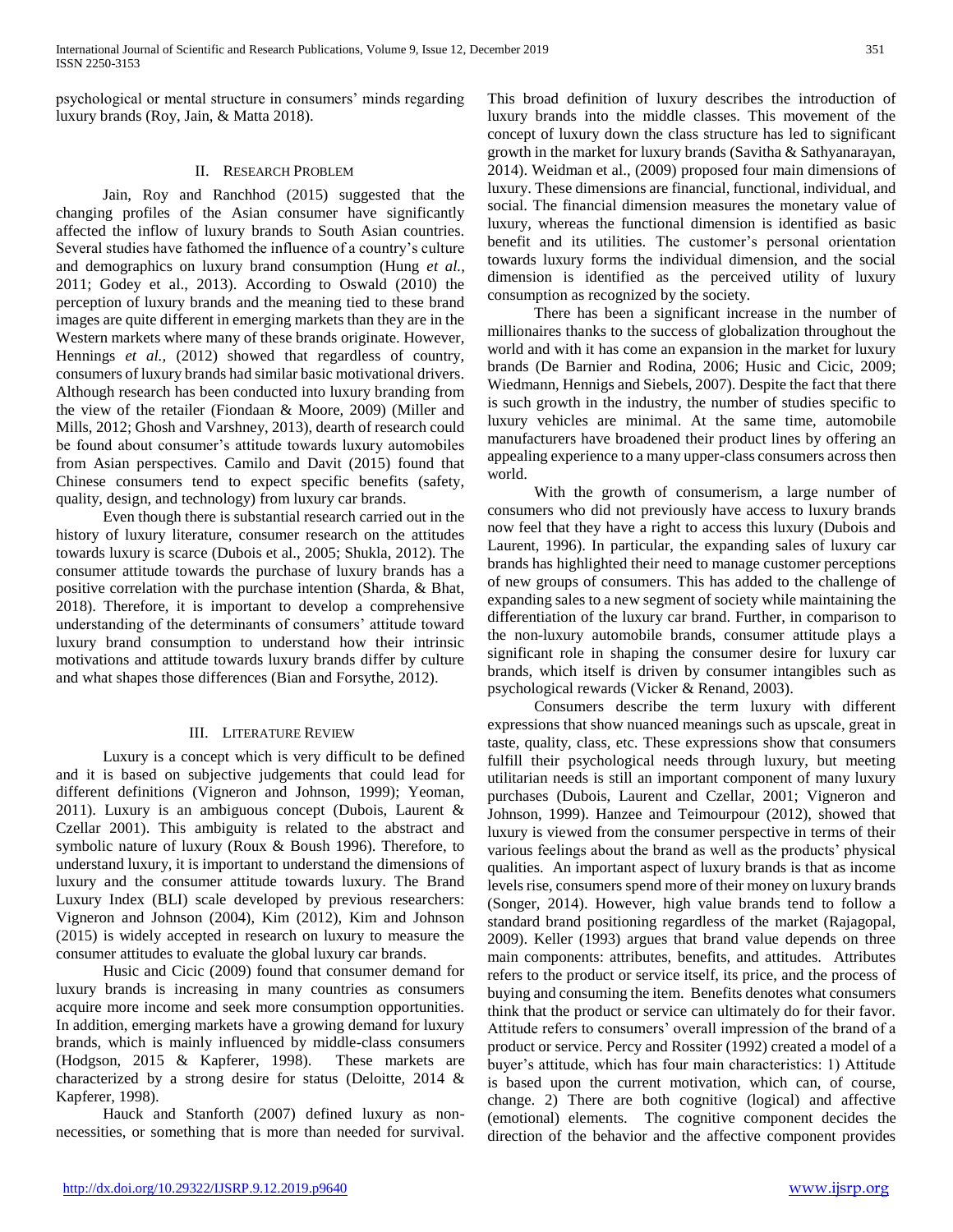impetus for the behavior. 3) The cognitive portion consists of specific beliefs related to benefits. 4) The attitude construct is dependent upon the choices available. Buyers select bands based on those that best meet their motivations from among the options that they perceive.

 Dubois, et al. (2001), found that consumers' perception towards luxury brand varies considerably with some having strong positive feelings and others having negative ones. Widemann et al, (2007) in their conceptual model of luxury consumption behavior, which includes the dimensions of financial value, social value and functional value, the overall evaluation of the luxury of an item is the total of the assessments of the individual dimensions. Further, these individual dimensions are influenced by local culture. Hennigs, Wiedmann, Klarmann, and Behrens (2015) described the purchasing behavioral outcome as intention to buy, willingness to pay a price premium and willingness to recommend. Purchase behavior of the luxury brand users is assessed by willingness to recommend, buying intention, and willingness to pay a price premium.

 Conspicuousness, uniqueness, quality, hedonism, and extended-self were identified as dimensions of luxury (Vigneron & Johnson, 1999/2004; Eng & Bogaert, 2010; Ghanei, 2013) and Brand Luxury Index (BLI) was developed by Vigneron and Johnson (1999/2004). Wiedmann at el., (2007) proposed four latent dimensions for luxury perception such as financial, functional. individual and social dimensions. Among the antecedent constructs of the first order latent variables, conspicuousness value, self-identity value, materialism and hedonism values have been used in this study. In addition to that, uniqueness value has been adopted to the model as unique experience whereas usability value has been taken as utilitarian value. These elements of luxury had strong correlation towards the behvioural outcomes of luxury brand consumption. Hennigs et al., (2015) found that financial, functional and social dimensions of luxury significantly influence the individual value of luxury perception. Among the elements that encompassed the individual value of luxury such as Experiential value, materialistic value, hedonism and sensory pleasure, this study has taken them into consideration in developing the theoretical model.

 The perceived luxury dimensions were further revised by Kim and Johnson (2015) proposed quality, extended-self, hedonism, accessibility, and tradition as luxury dimensions. A large number of scales have been discussed in literature (Kapferer, 1998; Vigneron and Johnson, 1999; Dubois et al, 2001, Beverald, 2005; Wiedmann et al., 2012, Hennigs et al., 2015). However, the abundance of these scales has not been adequate to help understanding the rapid growth of the luxury market (Kapferer & Florence, 2016). Further, Kapferer and Florence (2016) stated that the addition of 'financial value' to the luxury model developed by Wiedmann et al., (2009) remained awkward as luxury brands are inevitably priced very high. Further they argued that Wiedmann et al., (2009) and Hennigs et al., (2012) focus on the scale more on to the individual differences rather than luxury brands themselves. Hence, it does not help the luxury brand managers to examine what levels they should stimulate in order to sustain luxury brands.

## P*roposed Conceptual Model*

 Reviewing the literature critically, the proposed conceptual framework is presented in Figure 1. Perceived Luxury Consumption Value, Social influence, General Life Values, Self-Identity, Experiential value, Brand Consciousness and Brand Love are identified as independent variables. Consumer attitude towards luxury cars is recognized as the mediating variable. Whereas the Purchase Intention is established as the dependent variable.

 When the evolution of luxury concept and the consumer behavioural theories are concerned, the theory of planned behavior which is traditionally explained for behavior, not for the product, has been used to develop the conceptual model. In our study, the research is conducted for a particular type of product, global luxury cars. Therefore, there are unique things that are required and responsible for formation of attitude. That is the research gap addressed in this study.

 The perceived luxury consumption value dimensions were further revised by Kim and Johnson (2015) proposed quality, extended-self, hedonism, accessibility, and tradition as luxury dimensions. In order to expand its managerial applications, experiential value has been added to the proposed conceptual model developed for this research. Further, it is agreed that luxury today need to deliver feelings of privilege, exclusivity, pleasure and uniqueness (Godey et al., 2013). Visual appeal, entertainment value, escapism, intrinsic enjoyment, efficiency, economic value, excellence, retail preference and future patronage intent have been identified to measure the experiential value in luxury consumption (Mathwick, Malhotra, & Rigdon, 2001). According to Lawry et al., (2010) self-identity values are used by consumers in order to assess the consumer's perceived level of congruence between the luxury goods and self-image or desired image. According to Bagozzi, Batra, and Ahuvia (2014), the scale of measurements has been used to measure the current self-identity and the desired selfidentity. Referring the work of Tynan et al.'s (2010) a five-factor luxury measurement model was developed by Shukla and Purani (2012) with the variables such as utilitarian, self-directed symbolic, hedonic, other-directed symbolic and cost. According to Shukla (2011) the social value of the consumer purchase of luxury is reflected by the perceived value of consumer towards luxury when compared with the social group within which the consumer associates and the reference group. The researchers (Berthnal, Crockett and Rose, 2005; Van Kempen, 2003) describe the consumers' desire to exhibit social status under the studies conducted on conspicuous consumption. Leibenstein (1950) and Vigneron and Johnson (1999) explain that luxury has been traditionally focused on pursuing the status symbol. This implies that the consumers who want to consume these luxury products need to provide information about themselves to the society. Brand Love is the relationship between the brand and the consumer in which the consumer has a positive attitude towards the brand (Batra et al., 2012). Brand love has been recognized as a new marketing concept among scholars who attempt to study the consumer's relationship with brands (Kaufmann et al., 2016; Vernuccio et al., 2015). Attitude towards Luxury can be measured as the perceived level of luxury of a brand by consumers (Vigneron & Johnson, 2004). Nobre (2011) found that relationship with a brand was strongest for products that have high consumer involvement, such as automobiles. Luxury brand consciousness is defined as the consumer's predisposition towards the purchase of famous luxury brands (Sproles & Kendall, 1986; Zhang & Kim, 2013). Thus, brand consciousness creates a favorable attitude towards luxury brands and special bonds between consumer and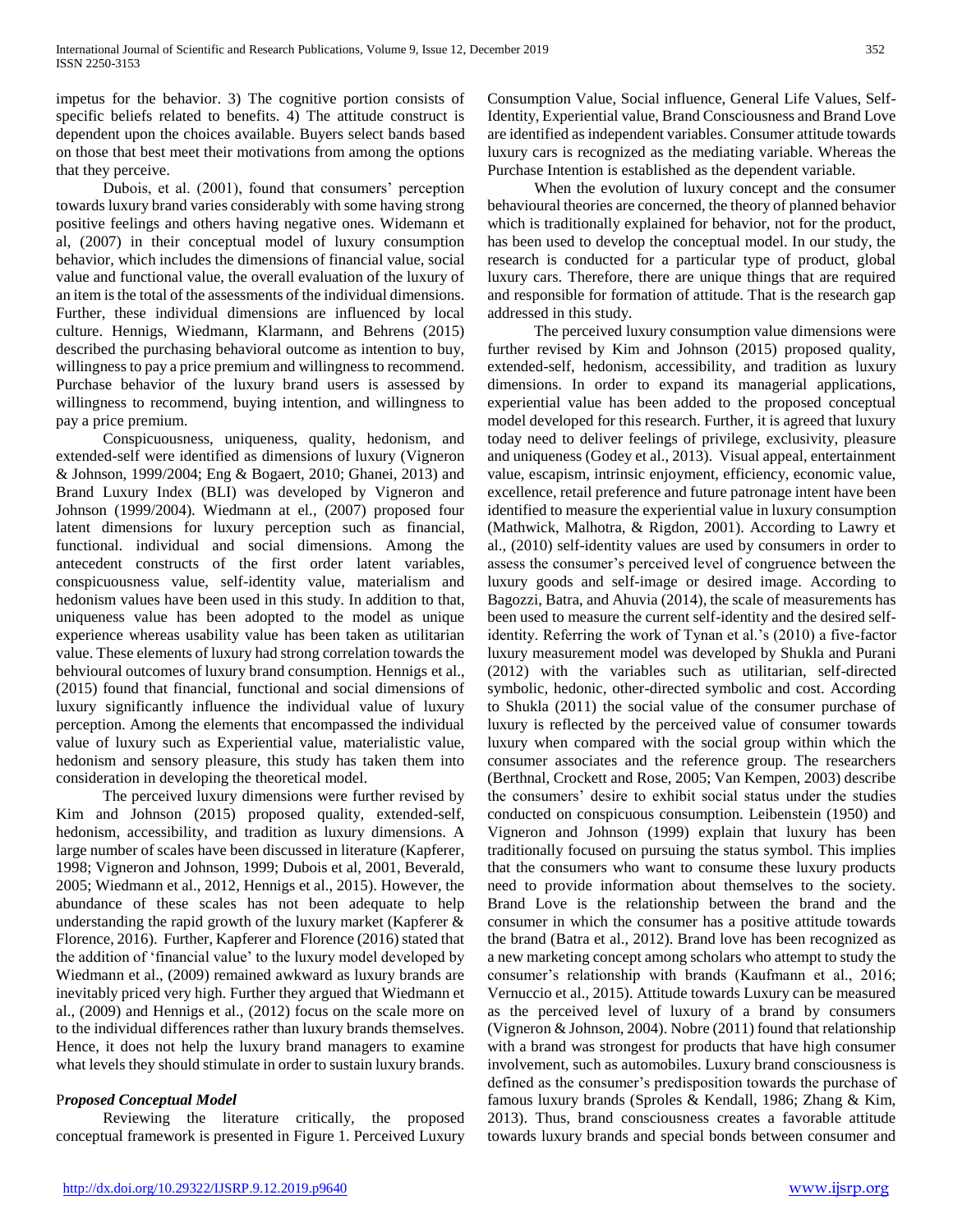the luxury brand. Purchase intention reflects the outcome of a consumer's attitudes and is important in the context of brand consumption behavior (Ajzen, 1991; Berthon et al., 2009; Hung et al., 2011; Jin & Kang, 2011). Closely related to this is the repurchase intention, which is influenced by the positive emotions of the consumer pertaining to a luxury brand (Thomson et al., 2005; Carroll and Ahuvia, 2006; Batra et al., 2012; Loureiro et al., 2012).

# **Conceptual Model**

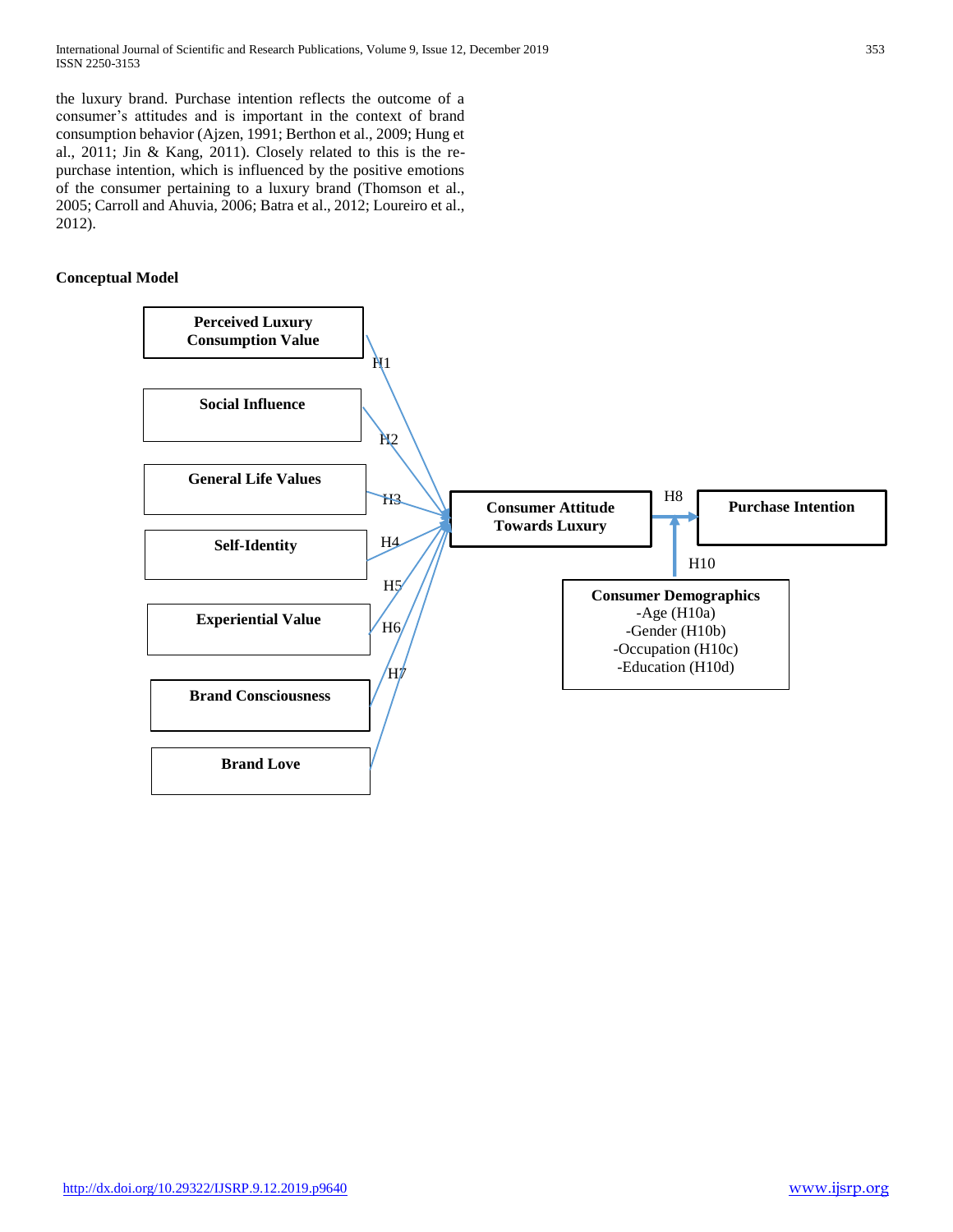#### DISCUSSION, CONCLUSIONS AND MANAGERIAL IMPLICATIONS

 Global luxury spending has increased significantly and it is expected to reach USD 40 trillion annually by the year 2020. Previous research studies conducted have emphasized the role of a country's culture and its demographical factors on luxury brand consumption (Hung *et al*., 2011; Godey *et al*., 2013). As Miller and Mills (2012) suggested, the very meaning of luxury could vary from country to country because of socio-cultural and economic differences. Consumer motivations and their objectives which are behind the luxury purchase could be broadly similar (Hennigs *et al*., 2012), but luxury value is a complex construct and the effects of the perceptions of the individual on consumer behavioral outcomes have neither been fully explored nor thoroughly understood (Shukla, 2011; Tynan *et al*., 2010; Vigneron & Johnson, 2004; Wiedmann *et al*., 2009; Hagtvedt & Patrick, 2009). The proposed model in this paper used to examine the consumer attitude towards luxury in another country setting and will be valuable for luxury automobile car manufacturers as it will impact in three ways: 1) Identifying affordable target segments 2) Developing promotional campaigns, and 3) Determining which brands to sell in the market or to develop cars ideal for market.

 Identifying the target market is not about finding the richest one percent of the population and advertising to them. As the economy grows, so does the percentage of consumers that can afford luxury cars. As these new groups of consumers are capable of purchasing luxury cars it is important to understand who is truly interested in such purchases. A proper understanding of these potential consumers of luxury cars can inform the efforts of car firms as they seek new market segments for their brands.

 Cultural differences create major variations in the perceptions and acceptance of luxury brands from county to country. Using a successful promotional campaign from one region of the world may fail in another because of these cultural differences. By identifying and understanding these cultural differences; companies can develop promotional campaigns that resonate with the key factors that would influence the aspirants of luxury, and thus be more successful than merely translating a campaign used elsewhere.

 Therefore, a firm must be selective when deciding which cars to introduce to the market. A thorough understanding of the market will enable a company to review its set of offerings and consider which market might enjoy the best success. A car firm may even find that a new product might better serve this markets and thus enjoy greater success than would not be possible without this study.

 Although this study will focus on luxury cars, the information gained about the motivations, values, attitudes and purchase intentions luxury car aspirants it could be generalized to other luxury brands. Companies that seek to sell luxury brands in South Asia will benefit from the results of this study as they design and position their brands for this market.

 With an understanding of the interactions proposed in this model, future research could look how these factors manifest in other luxury products. Indeed, many products that might be considered common to one segment could be considered luxury to another and this model could inform a shift in developing and promoting a wide range of products besides luxury cars.

#### **REFERENCES**

- [1] Ahuvia, A. C. (2005). Beyond the extended self: Loved objects and consumers' identity narratives. Journal of consumer research, 32(1), 171-184.
- [2] Ajzen, I. (1991). The theory of planned behavior. Organizational behavior and human decision processes, 50(2), 179-211.
- [3] Arif, I, Khan, L., Raza, S. A., Maqbool, F. (2017) External resources and economic growth: New evidence fro EAGLE countries using PMG framework. Journal of Transnational Management, 22 (4), 273-282
- [4] Bagozzi, R. P., Batra, R., & Ahuvia, A. C. (2014). Brand Love: Construct Validity, Managerial Utility, and New Conceptual Insights. Working paper. University of Michigan, Ann Arbor, MI.
- [5] Batra, R., Ahuvia, A., & Bagozzi, R. P. (2012). Brand love. Journal of marketing, 76(2), 1-16.
- [6] Bearden, William O. and Michael J. Etzel. 1982. ―Reference group influence on product and brand purchase decisions.‖ Journal of Consumer Research 9 (2): 183–194.
- [7] Berthnal, M. J., Crockett, D., & Rose, R.L. (2005). Credit cards as lifestyle facilitators. Journal of Consumer Research, 32(1), 130-145.
- [8] Berthon, P., Pitt, L., Parent, M., & Berthon, J. P. (2009). Aesthetics and ephemerality: observing and preserving the luxury brand. California management review, 52(1), 45-66.
- [9] Beverland, M.B. (2005), "Crafting brand authenticity: the case of luxury wine", Journal of Management Studies, Vol. 42 No. 5, pp. 1003-1029.
- [10] Bian, Q., & Forsythe, S. (2012). Purchase intention for luxury brands: A cross cultural comparison. Journal of Business Research, 65(10), 1443-1451.
- [11] Camilo, K. & Davit, M. (2015). Consumer's Brand Choice Behavior for Luxury Cars in China. International Journal of Management Science and Business Administration, 1(12), 46-57.
- [12] Campbell, C. (1987). The romantic ethic and the spirit of modern consumerism (p. 123). Oxford, UK: B. Blackwell.
- [13] Carroll, B. A., & Ahuvia, A. C. (2006). Some antecedents and outcomes of brand love. Marketing letters, 17(2), 79-89.
- [14] Dawar, N., & Parker, P. (1994). Marketing universals: Consumers' use of brand name, price, physical appearance, and retailer reputation as signals of product quality. The Journal of Marketing, 81-95.
- [15] De Barnier, V., Rodina, I., & Valette-Florence, P. (2006). Which luxury perceptions affect most consumer purchase behavior? A cross-cultural exploratory study in France, the United Kingdom and Russia. Proceedings des Congrés Paris-Venise des Tendences Marketing, Paris, 8-17
- [16] Deloitte. (2014), "Luxury brands turn to Africa as the next growth frontier Deloitte",Available at: www2.deloitte.com/za/en/pages/consumerbusiness/articles/luxury-brands-powers-ofluxury.html (accessed 15 August 2018).
- [17] Dubois, B., & Laurent, G. (1996). The functions of prestige: A situational approach to exclusionism. Advances in Consumer Research, 23, 470-477
- [18] Dubois B, Czellar S, Laurent G. (2005). Consumer segments based on attitudes toward luxury: empirical evidence from twenty countries. Marketing Letters, 16:115–28.
- [19] Dubois, B., Laurent, G., & Czellar, S. (2001). Consumer rapport to luxury: Analyzing complex and ambivalent attitudes (Working Paper No. 736). Jouyen-Josas, France: HEC School of Management.
- [20] Elinder, E. (1961), "How international can advertising be?", International Advertiser, December, pp. 12-61.
- [21] Eng, T. Y., & Bogaert, J. (2010). Psychological and cultural insights into consumption of luxury western brands in India. Journal of Customer Behaviour, 9(1), 55-75.
- [22] Fatt, A.C. (1964), "A multinational approach to international advertising", International Advertiser, September, pp. 17-20.
- [23] Fiondaan, A. M., & Moore, C. M. (2009). The anatomy of the luxury fashion brand. Journal of Brand Management, 16(5-6), 347-363.
- [24] Ghanei, A. (2013). What values do customers create/co-create through their interaction with luxury brands (Doctoral dissertation, University of East London).
- [25] Ghosh, A., & Varshney, S. (2013). Luxury goods consumption: a conceptual framework based on literature review. South Asian Journal of Management, 20(2), 146.
- [26] Godey, B., Pederzoli, D., Aiello, G., Donvito, R., Wiedmann, K. P., & Hennigs, N. (2013). A cross-cultural exploratory content analysis of the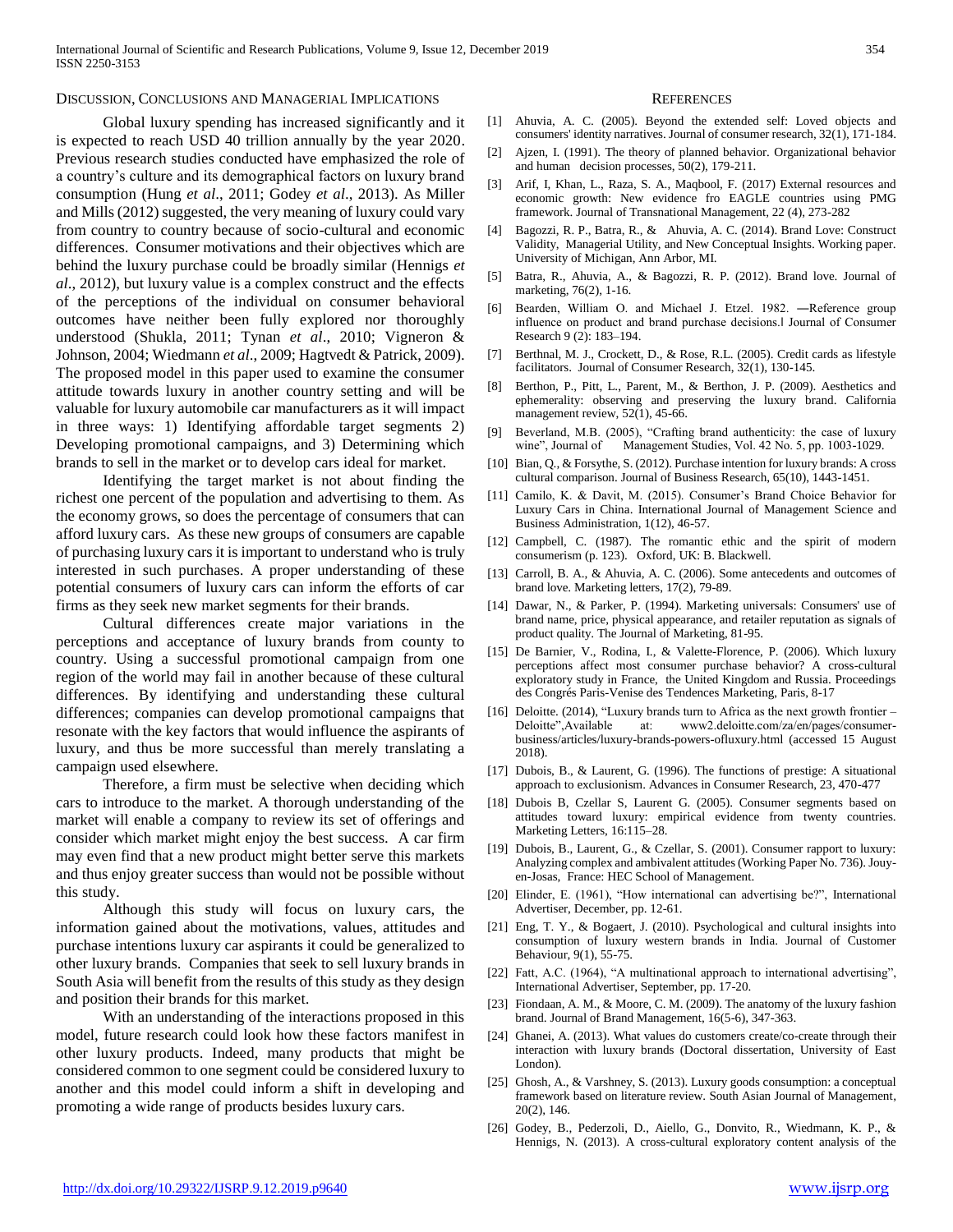perception of luxury from six countries. Journal of Product & Brand Management, 22(3), 229-237.

- [27] Hagtvedt, H., & Patrick, V. M. (2009). The broad embrace of luxury: Hedonic potential as a driver of brand extendibility. Journal of Consumer Psychology, 19(4), 608-618.
- [28] Hennigs, N., Wiedmann, K. P., Klarmann, C., Strehlau, S., Godey, B., Pederzoli, D., & Taro, K. (2012). What is the Value of Luxury? A Cross-Cultural Consumer Perspective. Psychology & Marketing, 29(12), 1018- 1034.
- [29] Hennigs, N., Wiedmann, K. P., Klarmann, C., & Behrens, S. (2015). The complexity of value in the luxury industry: From consumers' individual value perception to luxury consumption. International Journal of Retail & Distribution Management, 43(10/11), 922-939.
- [30] Hanzaee, K. H., Teimourpour, B., & Teimourpour, B. (2012). Segmenting consumers based on luxury value perceptions. Middle-east journal of scientific research, 12(11), 1445-1453.
- [31] Hauck, W. E., & Stanforth, N. (2007). Cohort perception of luxury goods and services. Journal of Fashion Marketing and Management. 11 (2), 175-188.
- [32] Hodgson, A. N. (2015). Top 5 emerging markets with the best middle class potential. Retrieved July, 24, 2017.
- [33] Hung, K. P., Huiling Chen, A., Peng, N., Hackley, C., Amy Tiwsakul, R., & Chou, C. L. (2011). Antecedents of luxury brand purchase intention. Journal of Product & Brand Management, 20(6), 457-467.
- [34] Husic, M., & Cicic, M. (2009). Luxury consumption factors. Journal of Fashion Marketing and Management: an international journal, 13(2), 231- 245.
- [35] Jain, V., Roy, S., & Ranchhod, A. (2015). Conceptualizing luxury buying behavior: the Indian perspective. Journal of Product & Brand Management, 24(3), 211-228.
- [36] Jiang, M., Gao, D. G., Huang, R., DeWall, C. N., & Zhou, X. (2014). The devil wears P rada: Advertisements of luxury brands evoke feelings of social exclusion. Asian Journal of Social Psychology, 17(4), 245-254.
- [37] Jin, B., & Hye Kang, J. (2011). Purchase intention of Chinese consumers toward a US apparel brand: a test of a composite behavior intention model. Journal of consumer marketing, 28(3), 187-199.
- [38] Kapferer, J.N. (1998). Why are we seduced by prestige brands? Journal of Brand Management, 6(1), 44–49.
- [39] Kapferer, J. N., & Valette-Florence, P. (2016). Beyond rarity: the paths of luxury desire. How luxury brands grow yet remain desirable. Journal of Product & Brand Management, 25(2), 120-133.
- [40] Kaufmann, H. R., Loureiro, S. M. C., & Manarioti, A. (2016). Exploring behavioural
- [41] branding, brand love and brand co-creation. Journal of Product & Brand Management, 25(6), 516-526.
- [42] Keller, K. L. (1993). Conceptualizing, measuring, and managing customerbased brand equity. the Journal of Marketing, 1-22.
- [43] Kim, J. (2012). Consumer Perceptions of the Luxuriousness of Prestige Brands. The University of Minnesota.
- [44] Kim, J., & Johnson, K. K. (2015). Brand luxury index: a reconsideration and revision. Journal of Fashion Marketing and Management, 19 (4), 430-444.
- [45] Koch, C & Mkhitaryan , D. (2015). Consumer's Brand Choice Behavior for Luxury Cars in China. International Journal of Management Science and Business Administration, 1(12), 46-57.
- [46] Lawry, C. A., Choi, L., Toure, Z., & Eastlick, M. A. (2010, September). A conceptual model for luxury e-commerce and exclusivity: building initial trust through personal luxury values, perceived experiential value and selfconcept. In Global Marketing Conference (GMC) September, Tokyo, 9-12.
- [47] Levitt, T. (1988), "The pluralization of consumption", Harvard Business Review, No. 66, May, pp. 7-8.
- [48] Leibenstein, H. (1950). Bandwagon, snob, and Veblen effects in the theory of consumers' demand. The quarterly journal of economics, 64(2), 183-207.
- [49] Loureiro, S. M. C., Ruediger, K. H., & Demetris, V. (2012). Brand emotional connection and loyalty. Journal of Brand Management, 20(1), 13-27.
- [50] Mathwick, C., Malhotra, N., & Rigdon, E. (2001). Experiential value: conceptualization, measurement and application in the catalog and Internet shopping environment  $\angle$  1. Journal of retailing, 77(1), 39-56.
- [51] Miller, K.W. & Mills, M.K. (2012), Probing brand luxury: a multiple lens approach, Journal of Brand Management, 20 (1), 41-51.
- [52] Nobre, H. (2011). Should consumers be in love with brands?: An investigation into the influence that specific consumer-brand relationships have on the quality of the bonds that consumers develop with brands. Journal of Transnational Management, 16 (4), 270-281.
- [53] Oswald, L. (2010). Developing brand literacy among affluent Chinese consumers: A semiotic perspective. ACR North American Advances.
- [54] Percy, L., & Rossiter, J. R. (1992). A model of brand awareness and brand attitude advertising strategies. Psychology & Marketing, 9(4), 263-274.
- [55] Rajagopal, A. (2009). Research continuum on consumer education and brand knowledge: a critical analysis. Journal of Transnational Management, 22 (4), 235-259.
- [56] Roostal, I. (1963), "Standardization of advertising for Western Europe", Journal of Marketing, Vol. 27 No. 4, pp. 15-20.
- [57] Roux, E., & Floch, JM (1996). Managing the unmanageable: the inner contradiction of any luxury home. Marketing Decisions , 15-23.
- [58] Roy, S., Jain, V., & Matta, N. (2018). An integrated model of luxury fashion consumption: perspective from a developing nation. Journal of Fashion Marketing and Management: An International Journal, 22(1), 49-66.
- [59] Savitha, S; Sathyanarayan, K. (2014).Taxonomy of Luxury Brand Value. Research Explorer, (3/8), January – June, 86
- [60] Sedzro, K. M., Amewu, G., Darko, J., Norty, E. N. N., & Dasah, J. B., (2014). Journal of Transnational Management, 19 (4), 303-317.
- [61] Sharda, N., & Bhat, A. K. (2018). Austerity to materialism and brand consciousness: luxury consumption in India. Journal of Fashion Marketing and Management: An International Journal, 22(2), 223-239.
- [62] Shukla, P. (2011). Impact of interpersonal influences, brand origin and brand image on luxury purchase intentions: Measuring interfunctional interactions and a crossnational comparison. Journal of World Business: JWB, 46, 242– 253.
- [63] Shukla, P., & Purani, K. (2012). Comparing the importance of luxury value perceptions in cross-national contexts. Journal of Business Research, 65(10), 1417-1424.
- [64] Shukla, P. (2012). The influence of value perceptions on luxury purchase intentions in developed and emerging markets. International Marketing Review, 29(6), 574-596.
- [65] Songer, C. M. (2014). Branding Luxury: Japan, China, and Vogue (Doctoral dissertation, Trinity College).
- [66] Sproles, G.B. and Kendall, E.L. (1986), "A methodology for profiling consumers' decision-making styles", Journal of Consumer Affairs, Vol. 20 No. 2, pp. 267-279.
- [67] Thomson, M., MacInnis, D. J., & Whan Park, C. (2005). The ties that bind: Measuring the strength of consumers' emotional attachments to brands. Journal of consumer psychology, 15(1), 77-91.
- [68] Tynan, C., McKechnie, S., & Chhuon, C. (2010). Co-creating value for luxury brands. Journal of Business Research, 63(11), 1156-1163.
- [69] Van Kempen, L. (2003). Fooling the eye of the beholder: Deceptive status signaling among the poor in developing countries. Journal of International Development, 15(2), 157-177.
- [70] Vernuccio, M., Pagani, M., Barbarossa, C., & Pastore, A. (2015). Antecedents of brand love in online network-based communities. A social identity perspective. Journal of Product & Brand Management, 24(7), 706- 719
- [71] Vigneron, F. and Johnson, L.W. (1999), "A review and conceptual framework of prestige seeking consumer behavior", Academy of Marketing Science Review, Vol. 3 No. 1, pp. 11-16.
- [72] Vigneron, F & Johnson, L.W. (2004). Measuring Brand Luxury Perceptions. The Journal of Brand Management, 11( 6), 484-508.
- [73] Vickers, J., & Renand, F. (2003). The marketing of prestige goods: An exploratory study – three conceptual measures. The Marketing Review (UK), 3, 459-478.
- [74] Wiedmann, K. P., Hennigs, N., & Siebels, A. (2007). Measuring consumers' luxury valueperception: a cross-cultural framework. Academy of Marketing Science Review, 2007, 1.
- [75] Wiedmann, K. P., Hennigs, N., & Siebels, A. (2009). Value-based segmentation of luxury consumption behavior. Psychology & Marketing, 26(7), 625-651
- [76] Yeoman, I. (2011). The changing behaviours of luxury consumption. Journal of Revenue and Pricing Management, 10(1), 47-50.